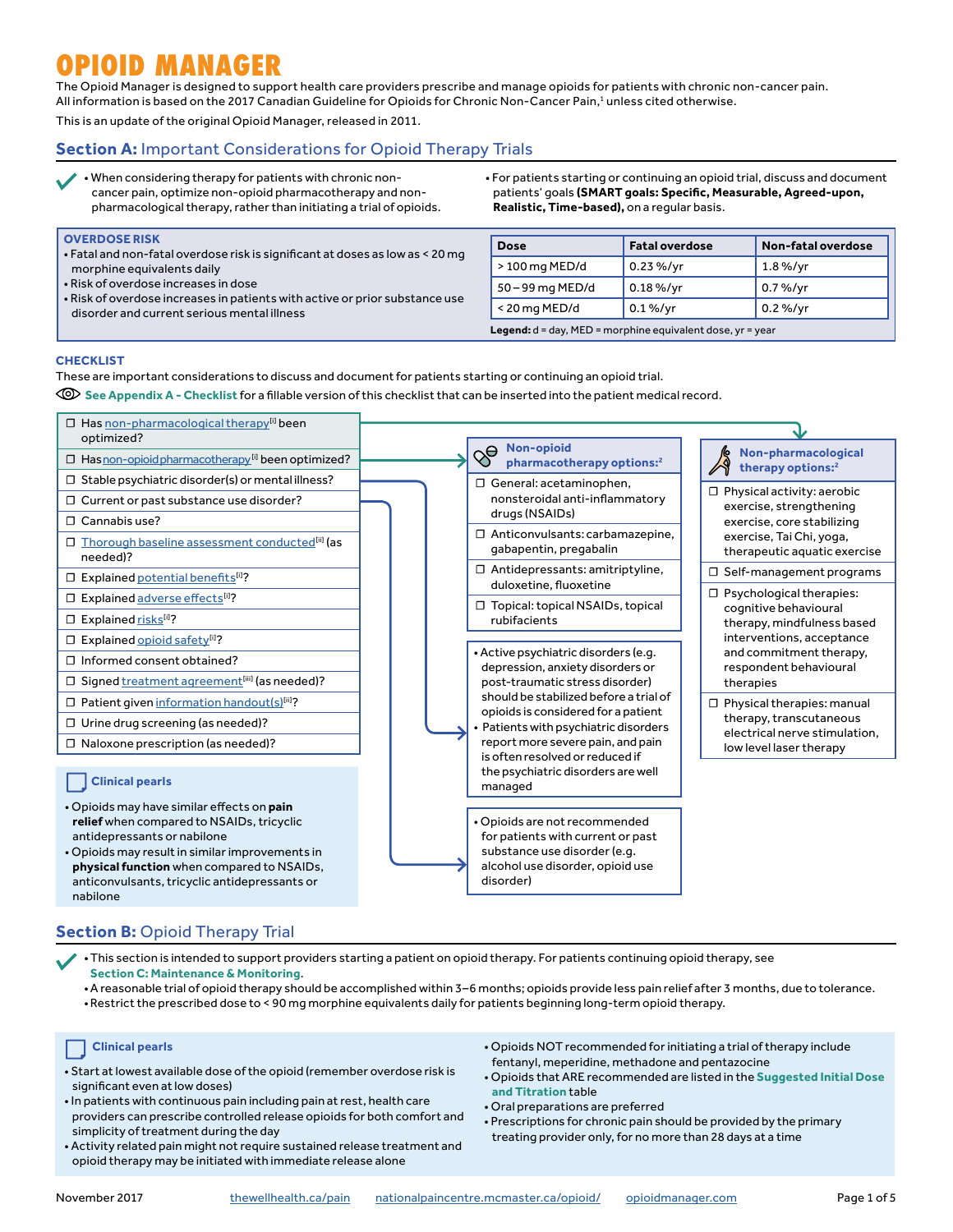#### **SUGGESTED INITIAL DOSE AND TITRATION3**

This table provides practical guidance regarding optimal dosing when beginning patients on a trial of opioid therapy. For opioids with multiple dosage forms and singular values in subsequent columns, subsequent column values are applicable across all dosage forms.

**Note:** Brand names are shown if formulations vary from that of the generic. Reference to brand names does not imply endorsement of any of these products.

| <b>Opioid</b>                    | <b>Dosage forms</b>                                                                                                                                                                                                                                         | <b>Initial dose</b>                                                                 | <b>Minimum time</b><br>interval for<br>increase                                                                                                                                  | <b>Suggested</b><br>dose increase                 | Maximum dose/day                                                                                                | <b>50 MED</b>    | 90 MED                                   |
|----------------------------------|-------------------------------------------------------------------------------------------------------------------------------------------------------------------------------------------------------------------------------------------------------------|-------------------------------------------------------------------------------------|----------------------------------------------------------------------------------------------------------------------------------------------------------------------------------|---------------------------------------------------|-----------------------------------------------------------------------------------------------------------------|------------------|------------------------------------------|
| Codeine CR                       | • Tab: 50, 100, 150, 200 mg                                                                                                                                                                                                                                 | • 50 mg q 12 h                                                                      | •2 days                                                                                                                                                                          | $\cdot$ 50 mg/d                                   | • 300 mg q 12 h                                                                                                 | $\cdot$ 334 mg/d | • 600 mg/d                               |
| Codeine IR                       | • Tab: 15, 30 mg<br>· Syrup: 5 mg/mL<br>• Elixir: 16 mg/10 mL with<br>Acetaminophen 320 mq<br>• Tab: 8, 15, 30, 60 mg with<br>Acetaminophen 300 mg<br>· Tab: 15, 30 mg with<br>Acetaminophen 325 mg<br>• Tab: 15, 30 mg with<br>Acetylsalicylic acid 375 mg | $\cdot$ 15-30 mg g 4 h prn                                                          | • 7 days                                                                                                                                                                         | • 15–30 mg/d                                      | • 600 mg/d or<br>acetaminophen<br>4 g/d                                                                         | $\cdot$ 334 mg/d | • 600 mg/d                               |
| Hydromorphone<br>CR, PR          | • CR: 3, 4.5, 6, 12, 18, 24, 30 mg<br>• PR: 4, 8, 16, 32 mg                                                                                                                                                                                                 | • 3 mg q 12 h, maximum<br>9 mg/d<br>• 4 mg q 24 h, maximum<br>8 mg/d                | • Minimum 2 days<br>Minimum 4 days,<br>recommended<br>14 days                                                                                                                    | $\cdot$ 3 mg/d<br>$\cdot$ 4 mg/d                  | $\cdot$ N/A                                                                                                     | $\cdot$ 10 mg/d  | • 18 mg/d                                |
| Hydromorphone IR                 | $\cdot$ Tab: 1, 2, 4, 8 mg<br>• Syrup: 1 mg/mL                                                                                                                                                                                                              | • 1-2 mg q 4-6h prn,<br>maximum 8 mg/d                                              | • 7 days                                                                                                                                                                         | $\cdot$ 1-2 mg/d                                  | $\cdot$ N/A                                                                                                     | $\cdot$ 10 mg/d  | $\cdot$ 18 mg/d                          |
| Morphine CR, ER                  | · Tab: 15, 30, 60, 100, 200 mg<br>• Cap (12 h): 10, 15, 30, 60, 100,<br>200 mg<br>• Cap (24 h): 10, 20, 50, 100 mg                                                                                                                                          | $• 10 - 15$ mg q 12 h<br>$\cdot$ 10 mg g 12 h<br>• 10 mg q 24 h                     | Minimum 2 days,<br>recommended<br>14 days                                                                                                                                        | $• 5 - 10$ mg/d                                   | $\cdot$ N/A                                                                                                     | $\cdot$ 50 mg/d  | •90 mg/d                                 |
| Morphine IR                      | Oral solution: 1, 5, 10, 20, 50<br>mq/mL<br>· Tab: 5, 10, 20, 25, 30, 50 mg<br>• Cap: 5, 10, 20, 30 mg                                                                                                                                                      | • 5–10 mg q 4 h prn,<br>maximum 40 mg/d                                             | • 7 days                                                                                                                                                                         | $• 5 - 10$ mg/d                                   | $\cdot$ N/A                                                                                                     | $\cdot$ 50 mg/d  | •90 mg/d                                 |
| Oxycodone CR with<br>naloxone CR | • Tab: 5/2.5, 10/5, 20/10, 40/20<br>mq                                                                                                                                                                                                                      | $-5$ mg/2.5 mg g 12 h                                                               | Minimum 1-2<br>days                                                                                                                                                              | $• 5/2.5$ mg/d                                    | • 80 mg/d oxycodone   • 33 mg/d<br>and 40 mg/d<br>naloxone                                                      | oxycodone        | • 60 mg/d<br>oxycodone                   |
| Oxycodone CR                     | • Tab: 5, 10, 15, 20, 30, 40, 60,<br>80 mg                                                                                                                                                                                                                  | $\cdot$ 10 mg q 12 h                                                                | Minimum 2 days,<br>recommended<br>14 days                                                                                                                                        | $\cdot$ 10 mg/d                                   | $\cdot$ N/A                                                                                                     | • 33 mg/d        | • 60 mg/d                                |
| Oxycodone IR                     | · Tab: 5, 10, 20 mg<br>• Tab: 5 mg with acetylsalicylic<br>acid or acetaminophen 325<br>mq<br>• Tab: 2.5 mg with<br>acetaminophen 325 mg                                                                                                                    | • 5–10 mg q 6 h prn,<br>maximum 30 mg/d<br>•1–2 tab q 6 h prn<br>•1-2 tab q 6 h prn | • 7 days                                                                                                                                                                         | • 5 mg/d                                          | • N/A<br>• Acetaminophen<br>4 g/d                                                                               | • 33 mg/d        | • 60 mg/d                                |
| <b>Tapentadol ER</b>             | • Tab: 50, 100, 150, 200, 250 mg                                                                                                                                                                                                                            | $\cdot$ 50 mg q 12 h                                                                | • 3 days                                                                                                                                                                         | • 50 mg q 12 h                                    | · Not recommended<br>>500 mg/d                                                                                  | $\cdot$ 160 mg/d | 300 mg/d                                 |
| Tapentadol IR                    | • Tab: 50, 75, 100 mg                                                                                                                                                                                                                                       | $-50$ mg q 4-6 h prn                                                                | On the first day<br>of dosing, the<br>2nd dose may<br>be administered<br>1 hour after<br>the first dose.<br>if adequate<br>pain relief is not<br>attained with<br>the first dose | • 50mg q 4-6 h                                    | · Not recommended<br>daily doses > 700<br>mg on the first day<br>of therapy and 600<br>mg on subsequent<br>days | $\cdot$ 160 mg/d | 300 mg/d                                 |
| <b>Tramadol CR</b>               | • Tab (Zytram XL®): 75, 100, 150,  • 150 mg q 24 h<br>200, 300, 400 mg<br>• Tab (Tridural®): 100, 200, 300                                                                                                                                                  | $•100$ mg q 24 h                                                                    | • 7 days<br>• 2 days                                                                                                                                                             | • 75–100 mg g<br>24 h                             | $\cdot$ 400 mg/d<br>$\cdot$ 300 mg/d                                                                            | $\cdot$ 300 mg/d | $•540$ ma/d*<br>• Over<br>maximum        |
|                                  | mq<br>• Tab (Ralivia®): 100, 200, 300<br>mq<br>• Tab (Durela®): 100, 200, 300<br>mg                                                                                                                                                                         | $\cdot 100$ mg q 24 h<br>• 100 mg q 24 h                                            | • 5 days<br>• 5 days                                                                                                                                                             |                                                   | • 300 mg/d<br>• 300 mg/d                                                                                        |                  | dose                                     |
| <b>Tramadol IR</b>               | $\cdot$ Tab: 50 mg<br>• Tab: 37.5 mg with<br>acetaminophen 325 mg                                                                                                                                                                                           | •25 mg once daily**<br>•1 tablet q 4-6 h prn                                        | • 4 days<br>Depends on<br>patient's clinical<br>response                                                                                                                         | $\cdot$ 25 mg/d<br>•1-2 tablet(s)<br>$q$ 4-6h prn | $•400$ mg/d<br>• 8 tabs/day or<br>acetaminophen<br>4 g/d                                                        | $\cdot$ 300 mg/d | • 540 mg/d*<br>• Over<br>maximum<br>dose |

**Legend:** ~ = approximately equal to, cap = capsule, CR = controlled release, d = day, ER = extended release, g = gram, h = hour, IR = immediate release, MED = morphine equivalent dose, mg = milligram, mL = milliliter, µg =microgram, N/A = not available, PR = prolonged release, prn = as needed, q = every, SL = sublingual, tab = tablet \*The maximum recommended daily dose of tramadol is 300 mg – 400 mg depending on the formulation.

\*\*Cut tablet in half to start at 25 mg. Pharmacy can cut tablets in half if required.3

**Note:** Information on the buprenorphine transdermal patch and buprenorphine/naloxone sublingual tablets is available in **[Section D: Switching](https://thewellhealth.ca/wp-content/uploads/2017/09/CEP_OpioidManager2017.pdf#page=3)** and **[Section E: Tapering](https://thewellhealth.ca/wp-content/uploads/2017/09/CEP_OpioidManager2017.pdf#page=4)**, respectively. Buprenorphine/naloxone sublingual tablets are NOT recommended for an initiation trial of opioid therapy.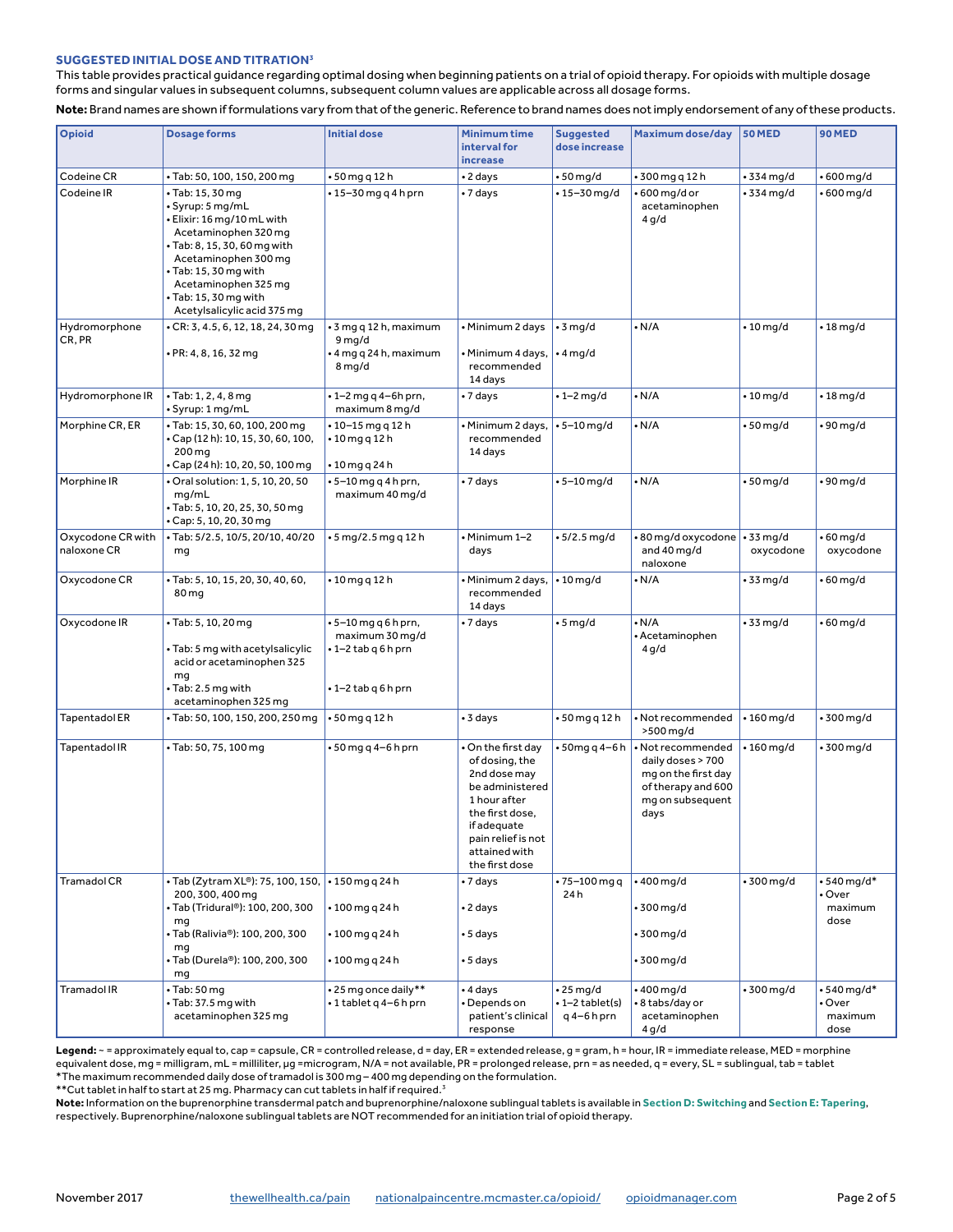# **Section C:** Maintenance & Monitoring

•This section is intended to support providers with patients continuing opioid therapy.

•Monitor and document a patient's response to the opioid therapy through regularly scheduled appointments.

## **INITIATION, MAINTENANCE & MONITORING**

These are the key elements to document upon initiating a trial of opioid therapy (3–6 month) and on an ongoing basis for monitoring purposes.

See **[Appendix B - Initiation, Maintenance & Monitoring Chart](https://thewellhealth.ca/wp-content/uploads/2017/09/CEP_OpioidManager_Appendix2017.pdf#page=2)** for a fillable version of this table that can be inserted into the patient medical record.

- **☐** Date (patient seen)
- **☐** Opioid prescribed
- **☐** Daily dose, frequency and timing
- **☐** Daily morphine equivalent dose
- **☐** Date of new dose to be administered
- **☐** Status of patient goals
- **☐** Pain intensity ([Brief Pain Inventory](http://nationalpaincentre.mcmaster.ca/documents/brief_pain_inventory.pdf)**[iv]**)
- **☐** Functional status changes
- **☐** Adverse effects (e.g. fatal and non-fatal overdose, motor vehicle accident, addiction, sleep apnea, osteoporosis, drowsiness, constipation, dizziness/ vertigo, hypogonadism/sexual dysfunction, vomiting, nausea, opioid induced hyperalgesia, dry skin/pruritis)
- **☐** Presence of clinical features of opioid use disorder (see **[Clinical Features of Opioid](https://thewellhealth.ca/wp-content/uploads/2017/09/CEP_OpioidManager2017.pdf#page=4)** 
	- **[Use Disorder](https://thewellhealth.ca/wp-content/uploads/2017/09/CEP_OpioidManager2017.pdf#page=4)**table)
- **☐** Date and result of last urine drug screening
- **☐** Naloxone prescription written
- **☐** Tapering offered
- **☐** Non-pharmacological therapies being used for pain
- **☐** Non-opioid pharmacotherapy being used for pain

**Clinical pearls**



• Opioids increase the risk of gastrointestinal adverse events vs. non-opioid therapy alone (64 more events per 1000 patients treated)

• Identify the lowest effective dose for patients continuing opioid therapy

## **Section D:** Switching

- •Consider switching opioids if problematic pain and/or adverse effects persist.
- •While switching over to the new opioid, it is important to warn the patient (and family, caregivers or friends) about signs of overdose: slurred or drawling speech, emotional lability, ataxia, "nodding off" during conversation or activity.
- •Consider a 3-day follow-up to assess withdrawal symptoms and pain; contact the patient 3 days after starting the new opioid to check for signs of over-sedation and to ensure that pain relief is at least comparable to the pre-switch treatment.
- •Switching opioids may be done as a way of facilitating a dose reduction.

#### **MORPHINE EQUIVALENCE TABLE**  $\bigotimes_{\mathbb{Q}}\mathbf{\mathbf{\mathbb{S}}}$  = Opioid conversion table.

| Opioids*<br><b>Oral preparations</b><br>(mg/d) | To convert to<br>oral morphine<br>equivalent,<br>multiply by:                                                                                                                                                                                                                                       | <b>To convert from</b><br>oral morphine,<br>multiply by:                                              |  |  |
|------------------------------------------------|-----------------------------------------------------------------------------------------------------------------------------------------------------------------------------------------------------------------------------------------------------------------------------------------------------|-------------------------------------------------------------------------------------------------------|--|--|
| Buprenorphine <sup>3</sup>                     | $\cdot$ 5 µg/h patch =<br>9-14 mg MED/d<br>$\cdot$ 10 µg/h patch =<br>18-28 mg MED/d                                                                                                                                                                                                                | $\cdot$ 15 µg/h patch =<br>27-41 mg MED/d<br>$\cdot$ 20 µg/h patch =<br>36-55 mg MED/d <sup>4,5</sup> |  |  |
| Buprenorphine/<br>naloxone SL <sup>3</sup>     | 16 mg SL = 90 mg MED                                                                                                                                                                                                                                                                                |                                                                                                       |  |  |
| Codeine                                        | $0.15(0.1 - 0.2)$                                                                                                                                                                                                                                                                                   | 6.67                                                                                                  |  |  |
| Hydromorphone                                  | 5.0                                                                                                                                                                                                                                                                                                 | 0.2                                                                                                   |  |  |
| Methadone                                      | Dose equivalents unreliable                                                                                                                                                                                                                                                                         |                                                                                                       |  |  |
| Morphine                                       | 1.0                                                                                                                                                                                                                                                                                                 | 1                                                                                                     |  |  |
| Oxycodone                                      | 1.5                                                                                                                                                                                                                                                                                                 | 0.667                                                                                                 |  |  |
| Tapentadol                                     | $0.3 - 0.4$                                                                                                                                                                                                                                                                                         | $2.5 - 3.33$                                                                                          |  |  |
| Tramadol**                                     | $0.1 - 0.2$                                                                                                                                                                                                                                                                                         | 6                                                                                                     |  |  |
| Fentanyl <sup>6***</sup>                       | $60 - 134$ mg morphine = 25 µg/h patch<br>$135-178$ mg morphine = 37 µg/h patch<br>$180 - 224$ mg morphine = 50 µg/h patch<br>$225 - 269$ mg morphine = 62 µg/h patch<br>$270 - 314$ mg morphine = 75 µg/h patch<br>$315 - 359$ mg morphine = 87 µg/h patch<br>360-404 mg morphine = 100 µg/h patch |                                                                                                       |  |  |

## **When to switch opioids:**

- •Uncontrolled pain
- •Intolerable adverse effects
- •Switching route of administration (e.g. oral to transdermal)

#### **How to switch:**

The two methods for switching opioids are presented below. There is no evidence that favours one method over another. Careful attention must be taken when swiching an opioid to ensure the patient is seen each week and understands prescription instructions.

- **Method 1:** Decrease the total daily dose of the current opioid by 25–50% and convert to new opioid equivalent dose.
- **Method 2 (Cross Taper Method):** Decrease the total daily dose of the current opioid by 10–25% per week while titrating up the total daily dose of the new opioid weekly by 10–20% with a goal of switching over 3–4 weeks (also consider dose formulations available). Consider more regular (e.g. weekly) follow-ups, weekly dispensing and/or dosette/blisterpack if required.

**[See Appendix C - Switching Opioids](https://thewellhealth.ca/wp-content/uploads/2017/09/CEP_OpioidManager_Appendix2017.pdf#page=3) for succinct steps and examples on how** to switch opioid therapies, and fillable switching templates that can be completed and inserted into the patient medical record.

Legend: h = hour, MED = morphine equivalent dose, mg = milligram, mL = milliliter, µg = microgram, SL = sublingual

\*Conversion ratio for opioids are subject to variations in kinetics governed by genetics and other drugs.

\*\*The maximum recommended daily dose of tramadol is 300 mg–400 mg depending on the formulation.

\*\*\*The information provided can be used to determine the morphine equivalents for a patient on fentanyl. If used for switching opioids the dose conversions are for **unidirectional conversion to fentanyl** in patients for chronic use and not opioid naive patients. The dose conversions were **not intended to convert patients from fentanyl to other opioids**; doing so may result in overdose and toxicity.

## **SUGGESTED INITIAL DOSE AND TITRATION FOR BUPRENORPHINE TRANSDERMAL PATCH3**

The buprenorphine transdermal patch is indicated for the management of pain severe enough to require daily, continuous, long-term opioid treatment and for which alternative options are inadequate. It can be prescribed to opioid naive patients.

| <b>Opioid</b>   | Dosage forms                        | <b>Initial dose</b>            | <b>Minimum time</b><br>interval for increase | <b>Suggested dose</b><br>increase | <b>Maximum</b><br>dose/day         | <b>50 MED</b>                   | <b>90 MED</b>            |
|-----------------|-------------------------------------|--------------------------------|----------------------------------------------|-----------------------------------|------------------------------------|---------------------------------|--------------------------|
| •Buprenorphine* | • Patch: 5, 10, 15,<br>$20 \mu q/h$ | $\cdot$ 5 µg/h every 7<br>days | $\cdot$ 7 davs                               | $\cdot$ 5 µg/h every 7<br>days    | $\cdot$ 20 µg/h<br>every 7<br>davs | $\cdot$ 20 ug/h <sup>4,5*</sup> | $\cdot$ Not<br>available |

**Legend:** h = hour, MED = morphine equivalent dose, ug = microgram

\*The oral morphine to buprenorphine transdermal patch ratio can range from 75:1 to 115:1, therefore the mid-point of this range (i.e. 95:1) is suggested.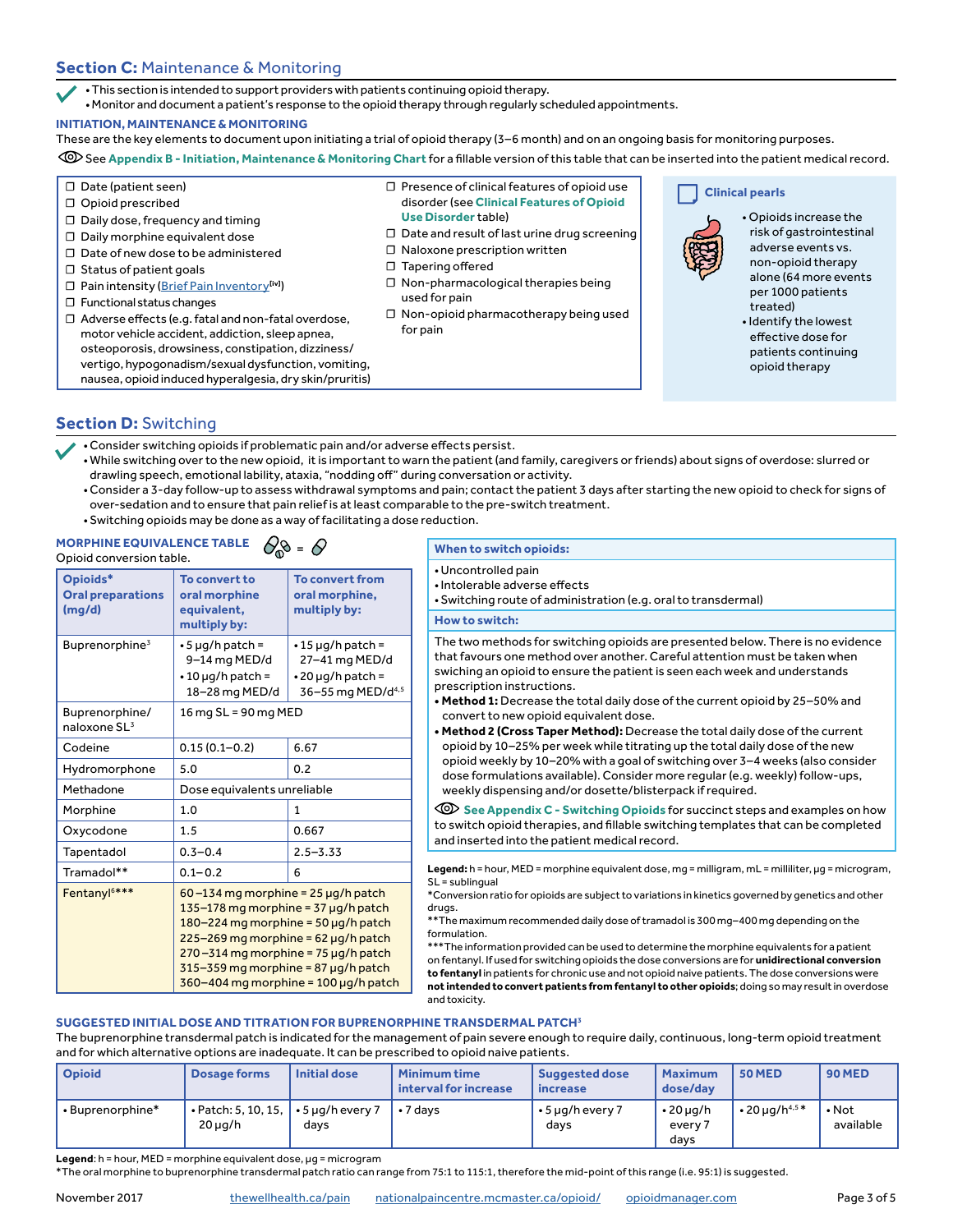# **Section E:** Tapering

• Consider a discontinuation of the opioid therapy if improvement in pain or function is not achieved.

- Consider tapering opioids to the lowest effective dose for patients with a prescribed dose ≥ 90 mg morphine equivalents daily.
- Opioid withdrawal symptoms are unpleasant, but not life-threatening. What is life-threatening with opioids is overdose. Careful consideration needs
- to be taken with patients who are pregnant; severe, acute opioid withdrawal has been associated with premature labour and spontaneous abortion.
- Careful attention must be taken when tapering an opioid to ensure the patient is seen each week and understands prescription instructions.

#### **WHEN TO CONSIDER TAPERING OPIOIDS**

|                       | <b>Examples and consideration (if applicable)</b>                                                                                |  |  |  |  |
|-----------------------|----------------------------------------------------------------------------------------------------------------------------------|--|--|--|--|
| Pain condition        | • Patient receives definitive treatment for condition                                                                            |  |  |  |  |
| resolved              | • A trial of tapering is warranted to determine if the original pain condition has resolved                                      |  |  |  |  |
| Risks outweigh        | • Overdose risk has increased                                                                                                    |  |  |  |  |
| benefits              | • Clear evidence of diversion                                                                                                    |  |  |  |  |
|                       | . Clinical features of opioid use disorder have become apparent (see Clinical Features of Opioid Use Disorder table)             |  |  |  |  |
| Adverse effects       | • Adverse effects impairs functioning below baseline level                                                                       |  |  |  |  |
| outweigh benefits     | • Patient does not tolerate adverse effects                                                                                      |  |  |  |  |
|                       | • Non-adherence to the treatment plan                                                                                            |  |  |  |  |
| Patient requests      | • Patient requests opioid prescription to be tapered or stopped                                                                  |  |  |  |  |
| Medical complications | • Medical complications have arisen (e.g. hypogonadism, sleep apnea, opioid induced hyperalgesia)                                |  |  |  |  |
| Opioid not effective  | . Opioid effectiveness = improved function or at least 30% reduction in pain intensity                                           |  |  |  |  |
|                       | . Opioid being used to regulate mood rather than for pain control                                                                |  |  |  |  |
|                       | • Pain and function remains unresponsive                                                                                         |  |  |  |  |
|                       | • Periodic dose tapering or cessation of opioid therapy should be considered to confirm opioid therapy effectiveness             |  |  |  |  |
|                       | • Consider that tapering can result in withdrawal mediated pain that can present as increased pain for the patient; this should  |  |  |  |  |
|                       | not be taken as evidence confirming opioid effectiveness for pain                                                                |  |  |  |  |
| ≥90 Morphine          | . For patients with chronic non-cancer pain who are currently using ≥90 mg morphine equivalents daily tapering opioid to the     |  |  |  |  |
| equivalent dose       | lowest effective dose with potential discontinuation is suggested                                                                |  |  |  |  |
|                       | • For patients with chronic non-cancer pain who are using opioids and experiencing serious challenges in tapering, referral to a |  |  |  |  |
|                       | formal multidisciplinary program or interprofessional coordinated multidisciplinary collaboration is strongly recommended        |  |  |  |  |

#### **How to taper – the essentials**

**How do I stop?** The opioid should be gradually tapered rather than abruptly discontinued. Patients should be actively engaged in a discussion about the merits of gradual dose reduction, including the potential for better pain control and quality of life. See <u>[Opioid Tapering - Information for Patients](http://nationalpaincentre.mcmaster.ca/documents/Opioid%20Tapering%20Patient%20Information%20(english).pdf). W</u>

**How long will it take to taper the opioid?** Tapers can usually be completed between 2 weeks and 4 months. For some patients on very long-term, high dose opioid therapy, it may take longer.

**When do I need to be more cautious when tapering?** In patients who are pregnant; severe acute opioid withdrawal has been associated with premature labour and spontaneous abortion. Also in patients with acute coronary disease, or severe/unstable psychiatric disorder(s) or mental illness.

**How do I taper the dose?** Example tapering approaches are presented below. There is no evidence that favours one approach over another. For additional details and a template please see the <u>RxFiles Opioid Tapering Template</u>. <sup>[w]</sup>

- Gradually reduce dose by 5–10% of morphine equivalent dose every 2–4 weeks with frequent follow-up. Switching from immediate release to controlled release opioids on a fixed dosing schedule may assist some patients in adhering to the withdrawal plan.
- Switch opioid to methadone or buprenorphine/naloxone preparations and then gradually taper (see **[Morphine Equivalence](https://thewellhealth.ca/wp-content/uploads/2017/09/CEP_OpioidManager2017.pdf#page=3)** table and **[Suggested](https://thewellhealth.ca/wp-content/uploads/2017/09/CEP_OpioidManager2017.pdf#page=4)  [Initial Dose and Titration for Buprenorphine/Naloxone Sublingual Tablets](https://thewellhealth.ca/wp-content/uploads/2017/09/CEP_OpioidManager2017.pdf#page=4)** table).

• Reduce the opioid dose rapidly over a few days/weeks or immediately. This method must be carried out in a medically supervised withdrawal centre as it may result in severe withdrawal symptoms.

#### **Tips for tapering fentanyl transdermal patch**

- Converting fentanyl to other opioids is not recommended as conversions are unreliable, and doing so may result in overdose and toxicity
- Consider reducing fentanyl by 12–25 μg/h patches every 2–4 weeks
- Consider adding immediate release oral opioid for pain relief (e.g. morphine IR 5 mg qid prn up to a maximum dose of 20 mg/d, may be required at lower doses of fentanyl for breakthrough pain)
- Once fentanyl is at the lowest available dose (e.g. 12 μg/h every 72 hours), stop the fentanyl transdermal patch and only use the immediate release oral opioid for pain relief
- **Note:** It takes 17 hours or more for the fentanyl serum concentration to decrease by 50% after patch is removed

**Legend:** d = day, h = hour, IR = immediate release, mg = milligram, μg = microgram, prn = as needed, qid = 4 times a day Recommendations in the above table have been developed in part from a consensus of expert opinion. **Clinical features of opioid use disorder7** [\(see full table\[](https://thewellhealth.ca/wp-content/uploads/2017/03/CEP_CNCP_Main_V1.pdf#page=2)ii])

- •Altering the route of delivery\*
- •Accessing opioids from other sources\*
- •Unsanctioned use
- •Drug seeking
- •Repeated withdrawal symptoms
- •Accompanying conditions
- •Social features
- •Views on the opioid medication

\*Behaviours more indicative of addiction than the others.

## **SUGGESTED INITIAL DOSE AND TITRATION FOR BUPRENORPHINE/ NALOXONE SUBLINGUAL TABLETS<sup>3</sup>**

Buprenorphine/naloxone sublingual tablets are indicated for substitution treatment in patients with problematic opioid drug dependence. It is also used to taper opioids.

| Opioid                         | <b>Dosage</b><br><b>forms</b>  | Initial dose                                                 | <b>Minimum time</b><br>interval for increase | <b>Suggested dose</b><br>increase                                  | <b>Maximum</b><br>dose/dav | <b>50 MED</b>   | <b>90 MED</b>    |
|--------------------------------|--------------------------------|--------------------------------------------------------------|----------------------------------------------|--------------------------------------------------------------------|----------------------------|-----------------|------------------|
| Buprenorphine/<br>naloxone SL* | $\cdot$ SL: 2/0.5.<br>$8/2$ mg | $\cdot$ 4-12 mg on day 1,<br>maintenance dose<br>of 12–16 ma | • Daily                                      | • Guided by clinical and<br>psychological status<br>of the patient | $\cdot$ 24 ma/d            | $\cdot$ 9 ma SL | $\cdot$ 16 mg SL |

**Legend:** d = day, MED = morphine equivalent dose, mg = milligram, SL = sublingual

\*Buprenorphine/naloxone sublingual tablets should only be prescribed by health care providers who meet the following requirements: a) Experience in substitution treatment in opioid drug dependence, and b) Completion of a <u>[recognized buprenorphine/naloxone education program.](https://www.cpso.on.ca/CPSO/media/documents/Methadone/FAQs-Prescribing-Buprenorphine.pdf)<sup>[wii</sup></u>